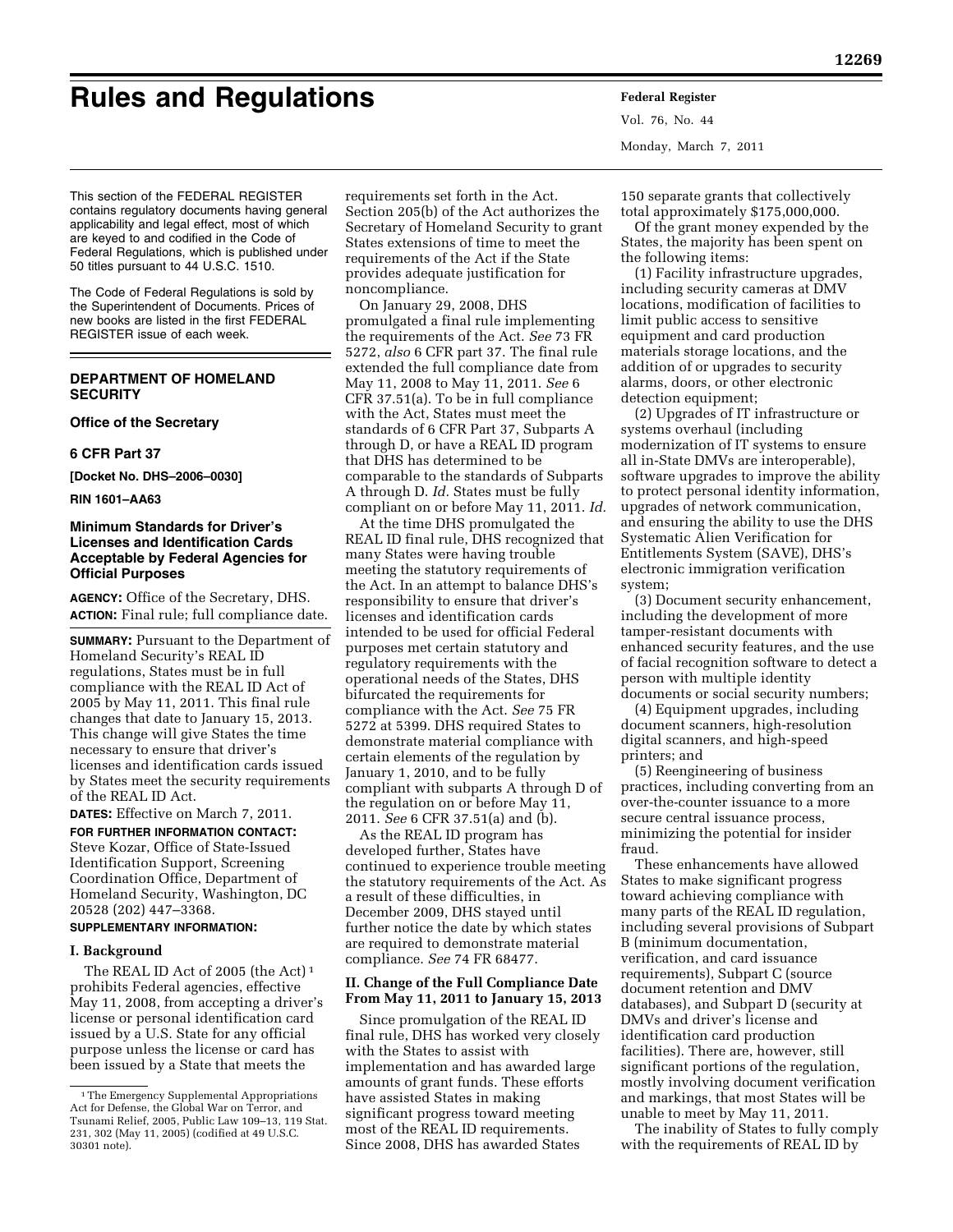May 11, 2011 is the result of a number of factors, including diminished State budgets caused by the economic downturn and the uncertainty throughout much of the 111th Congress about Congressional action on the PASS ID Act, which would have modified some of the requirements of REAL ID. Implementation of REAL ID involves a significant financial investment, and, despite the receipt of substantial Federal grant funds, a number of States are struggling to come up with the resources necessary to meet the full compliance deadline in these times of budget austerity. Additionally, some States delayed investing in new technology and process changes because of uncertainty associated with Congressional action on the PASS ID Act. PASS ID, which was supported by the Administration as well as State associations, including the National Governor's Association and the American Association of Motor Vehicle Administrators, would have modified certain requirements of REAL ID to facilitate State compliance. States delayed making investments to implement REAL ID to ensure they were not making expenditures to comply with requirements that would have been undone had PASS ID been enacted into law. Now that PASS ID seems unlikely to be enacted, DHS anticipates States will refocus on achieving compliance with the REAL ID requirements.

As a result of these factors, and because of the significant progress many States are making towards achieving full compliance, DHS believes that a change of the full compliance deadline from May 11, 2011 to January 15, 2013 is warranted. This change will give States more time to ensure that the documents they issue meet the security requirements of the REAL ID Act.

Without this change, as of the full compliance date, licenses and identification cards issued by States will not be accepted for official purposes. ''Official purpose'' as defined in both the Act and the regulation includes, but is not limited to, accessing Federal facilities and boarding Federally regulated commercial aircraft. Individuals possessing licenses and identification documents issued by noncompliant States would either have to undergo additional screening or provide alternative documents to pass through security at airports and to access Federal facilities. DHS estimates that over 90 percent of the documents shown for identity purposes for boarding Federally regulated commercial aircraft and for accessing Federal facilities are driver's licenses or other State-issued identity documents. Requiring individuals to

obtain alternative or additional identity documents or to undergo additional screening would result in significant disruptions to commercial airline travel and to the ability of the public to conduct business with the Federal government.

#### **III. Regulatory Analyses**

# *A. Administrative Procedure Act*

The Administrative Procedure Act (APA) provides that an agency may dispense with notice and comment rulemaking procedures when an agency, for "good cause," finds that those procedures are ''impracticable, unnecessary, or contrary to the public interest.'' *See* 5 U.S.C. 553(b)(B).

As discussed above, throughout the development and implementation of the REAL ID program, DHS has engaged in extensive, ongoing discussions with the States regarding their ability to comply with the REAL ID Act and the DHS regulations. Based on those communications, DHS has learned that the States, despite their good-faith efforts, will not be able to meet the May 11, 2011 deadline. If States are unable to meet the May 11, 2011 full compliance deadline, and the deadline is not changed, as of that date, Federal agencies, including the Transportation Security Administration (TSA), cannot accept State-issued driver's licenses or identification cards for use in boarding commercial aircraft. This would severely disrupt commercial aviation, as travelers would either have to obtain and use alternative TSA approved documents or submit to additional screening to pass through security at airports. Thus, it would be contrary to the public interest to inflict a significant and substantial burden on the traveling public and the travel industry. Furthermore, to seek public comment prior to changing the full compliance date would be impracticable, given that such comments could not be received and acted upon prior to the full compliance date.

Based on the above, DHS finds that notice and comment rulemaking, in this instance, would be impracticable, unnecessary, and contrary to the public interest. For the same reason, DHS finds good cause to make this rule effective immediately upon publication in the **Federal Register**. *See* 5 U.S.C. 553(d)(3). In addition, because this final rule relieves a restriction, and because the States will now have more time to ensure that the documents they issue meet the security requirements of the REAL ID Act, there is good cause to make this rule effective immediately

# upon publication in the **Federal Register.**

## *B. Executive Order 13563 and Executive Order 12866*

This rule constitutes a ''significant regulatory action'' under Executive Order 12866, as supplemented by Executive Order 13563, and therefore has been reviewed by the Office of Management and Budget (OMB). Executive Order 12866 defines "significant regulatory action" as one that is likely to result in a rule that may (1) have an annual effect on the economy of \$100 million or more or adversely affect in a material way the economy, a sector of the economy, productivity, competition, jobs, the environment, public health or safety, or State, local, or Tribal governments or communities; (2) create a serious inconsistency or otherwise interfere with an action taken or planned by another agency; (3) materially alter the budgetary impact of entitlements, grants, user fees, or loan programs or the rights or obligations of recipients thereof; or (4) raise novel legal or policy issues arising out of legal mandates, the President's priorities, or the principles set forth in the Executive Order.

#### *C. Regulatory Flexibility Act*

The Regulatory Flexibility Act of 1980, 5 U.S.C. 601–612, as amended by the Small Business Regulatory Enforcement Fairness Act of 1996 (Pub. L. 104–121), requires Federal agencies to consider the potential impact of regulations on small businesses, small governmental jurisdictions, and small organizations during the development of their rules. This final rule, however, makes changes for which notice and comment are not necessary. Accordingly, DHS is not required to prepare a regulatory flexibility analysis. 5 U.S.C. 603, 604.

#### *D. Paperwork Reduction Act*

This rule calls for no new collection of information under the Paperwork Reduction Act of 1995 (44 U.S.C. 3501– 3520).

### *E. Executive Order 12132 (Federalism)*

A rule has implications for federalism under Executive Order 13132, "Federalism," if it has a substantial direct effect on State or local governments and would either preempt State law or impose a substantial direct cost of compliance on them. We have analyzed this rule under that Order and have determined that it does not have these implications for federalism.